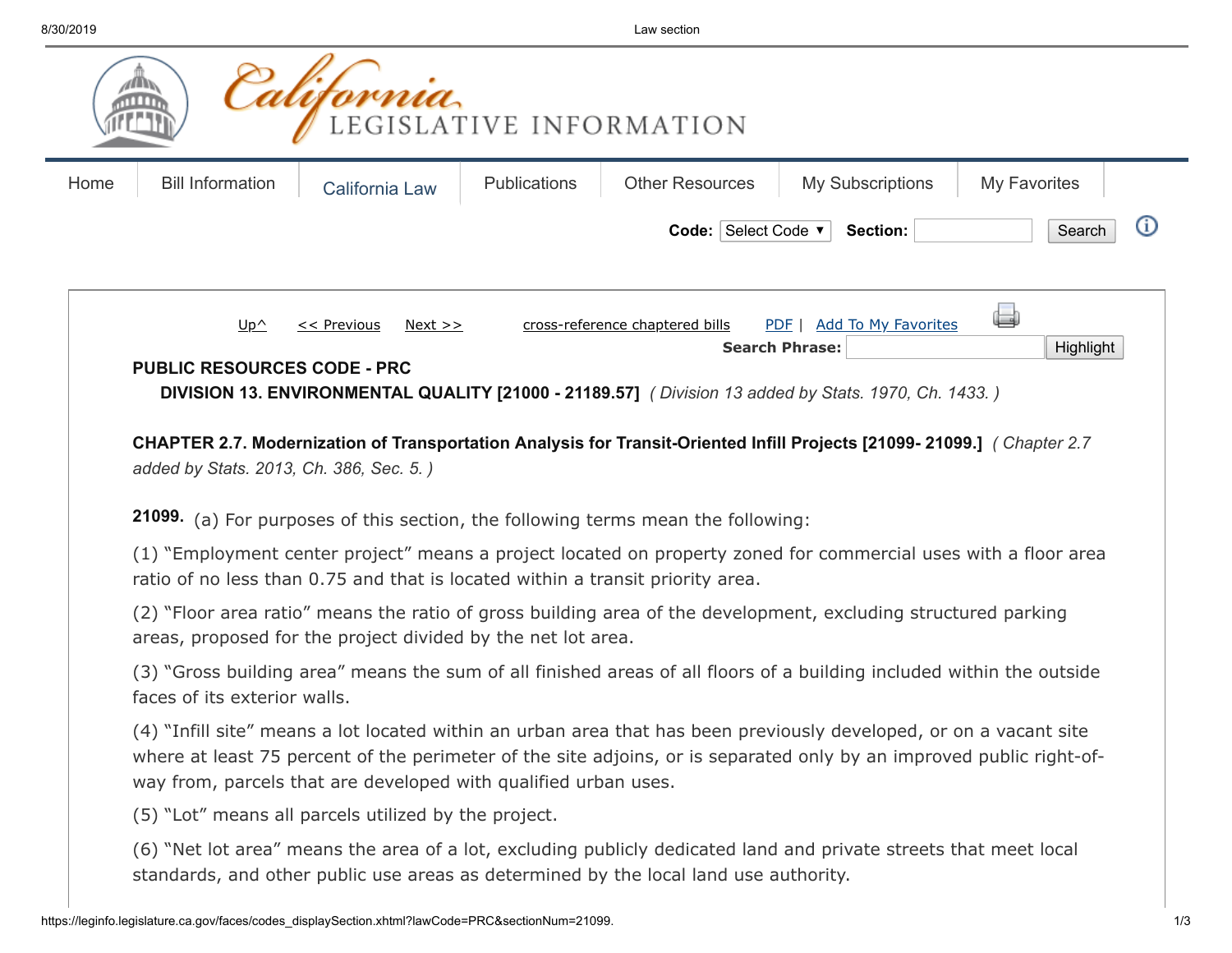8/30/2019 Law section

(7) "Transit priority area" means an area within one-half mile of a major transit stop that is existing or planned, if the planned stop is scheduled to be completed within the planning horizon included in a Transportation Improvement Program adopted pursuant to Section 450.216 or 450.322 of Title 23 of the Code of Federal Regulations.

(b) (1) The Office of Planning and Research shall prepare, develop, and transmit to the Secretary of the Natural Resources Agency for certification and adoption proposed revisions to the guidelines adopted pursuant to Section 21083 establishing criteria for determining the significance of transportation impacts of projects within transit priority areas. Those criteria shall promote the reduction of greenhouse gas emissions, the development of multimodal transportation networks, and a diversity of land uses. In developing the criteria, the office shall recommend potential metrics to measure transportation impacts that may include, but are not limited to, vehicle miles traveled, vehicle miles traveled per capita, automobile trip generation rates, or automobile trips generated. The office may also establish criteria for models used to analyze transportation impacts to ensure the models are accurate, reliable, and consistent with the intent of this section.

(2) Upon certification of the guidelines by the Secretary of the Natural Resources Agency pursuant to this section, automobile delay, as described solely by level of service or similar measures of vehicular capacity or traffic congestion shall not be considered a significant impact on the environment pursuant to this division, except in locations specifically identified in the guidelines, if any.

(3) This subdivision does not relieve a public agency of the requirement to analyze a project's potentially significant transportation impacts related to air quality, noise, safety, or any other impact associated with transportation. The methodology established by these guidelines shall not create a presumption that a project will not result in significant impacts related to air quality, noise, safety, or any other impact associated with transportation. Notwithstanding the foregoing, the adequacy of parking for a project shall not support a finding of significance pursuant to this section.

(4) This subdivision does not preclude the application of local general plan policies, zoning codes, conditions of approval, thresholds, or any other planning requirements pursuant to the police power or any other authority.

(5) On or before July 1, 2014, the Office of Planning and Research shall circulate a draft revision prepared pursuant to paragraph (1).

(c) (1) The Office of Planning and Research may adopt guidelines pursuant to Section 21083 establishing alternative metrics to the metrics used for traffic levels of service for transportation impacts outside transit priority areas. The alternative metrics may include the retention of traffic levels of service, where appropriate and as determined by the office.